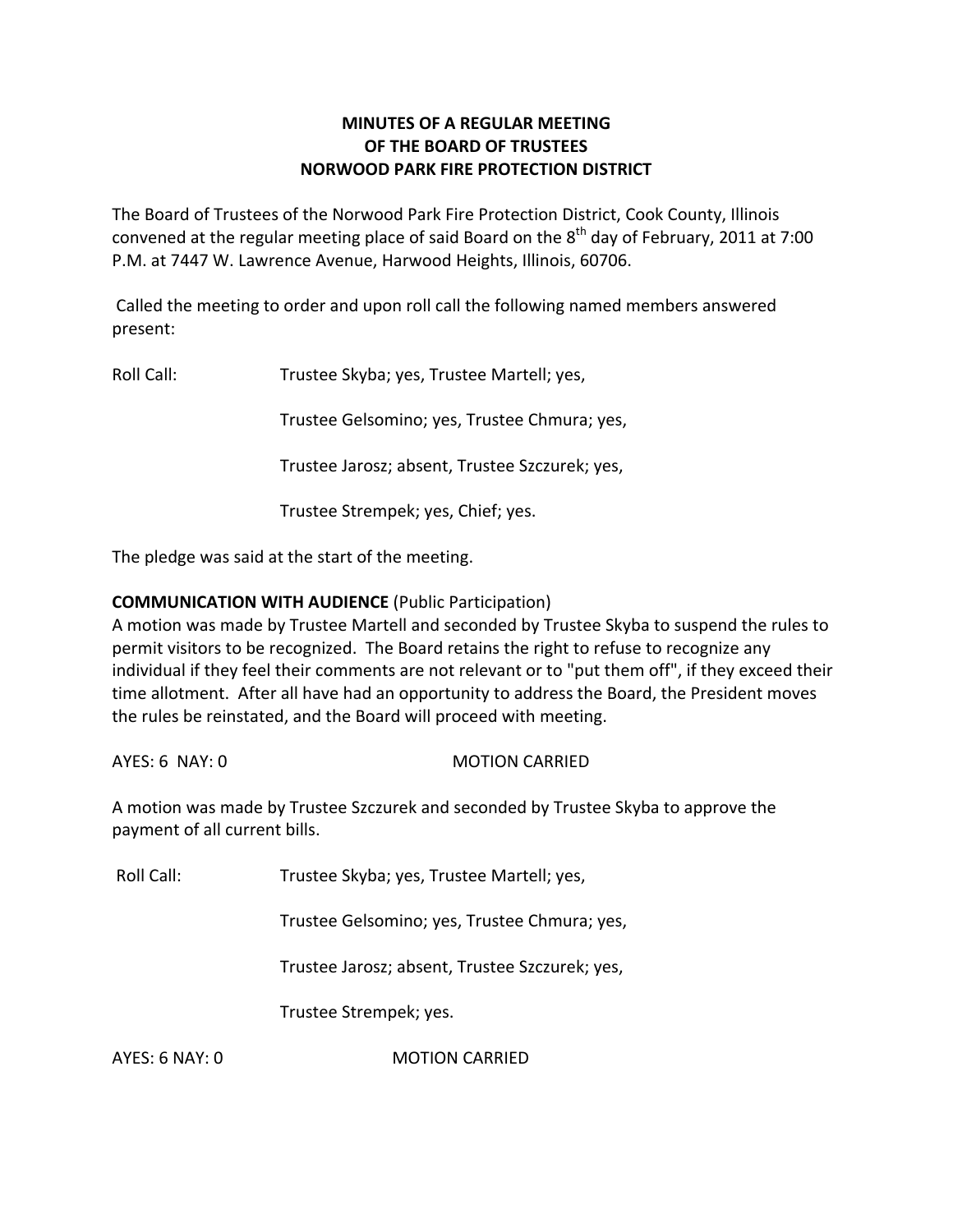A motion was made by Trustee Skyba and seconded by Trustee Szczurek to approve the minutes of the Regular meeting held on January 11<sup>th</sup>, 2011.

Roll Call: Trustee Skyba; yes, Trustee Martell; yes,

Trustee Gelsomino; yes, Trustee Chmura; yes,

Trustee Jarosz; absent, Trustee Szczurek; yes,

Trustee Strempek; yes.

AYES: 6 NAY: 0 MOTION CARRIED

#### **TREASURER'S REPORT**

Schedule of Assets (Arising from Cash Transactions) January 31, 2011

#### Assets

| Checking and money market accounts (interest rate):      |                    |
|----------------------------------------------------------|--------------------|
| Plaza Bank checking (0.046%)                             | \$<br>688          |
| Plaza Bank money market (0.295%)                         | 885,125            |
| Plaza Bank checking- Public Education                    | 573                |
| Plaza Bank ambulance billing money market (0.295%)       | 161,241            |
| Plaza Bank-Medical 1003102                               | 490                |
| Suburban Bank & Trust                                    | 0                  |
| Total checking and money market accounts                 | 1,048,117          |
| Certificates of deposit (interest rate and maturity):    |                    |
| Plaza Bank (1.40%, 03/02/11)                             | 606,296            |
| Parkway Bank and Trust (1.35% 05/10/11)                  | 517,749            |
| Plaza Bank (1.091% 01/17/12)                             | 121,551            |
| Plaza Bank (1.39% 03/18/11)                              | 411,593            |
| Plaza Bank (1.340% 06/23/11)                             | 460,194            |
| Belmont Bank (4.10% 05/21/11)                            | 486,801            |
| Parkway Bank and Trust (1.50% 07/07/11)                  | 349,636            |
| Total certificates of deposit                            | 2,953,780          |
| Total checking, money market and certificates of deposit | <u>\$4,001,897</u> |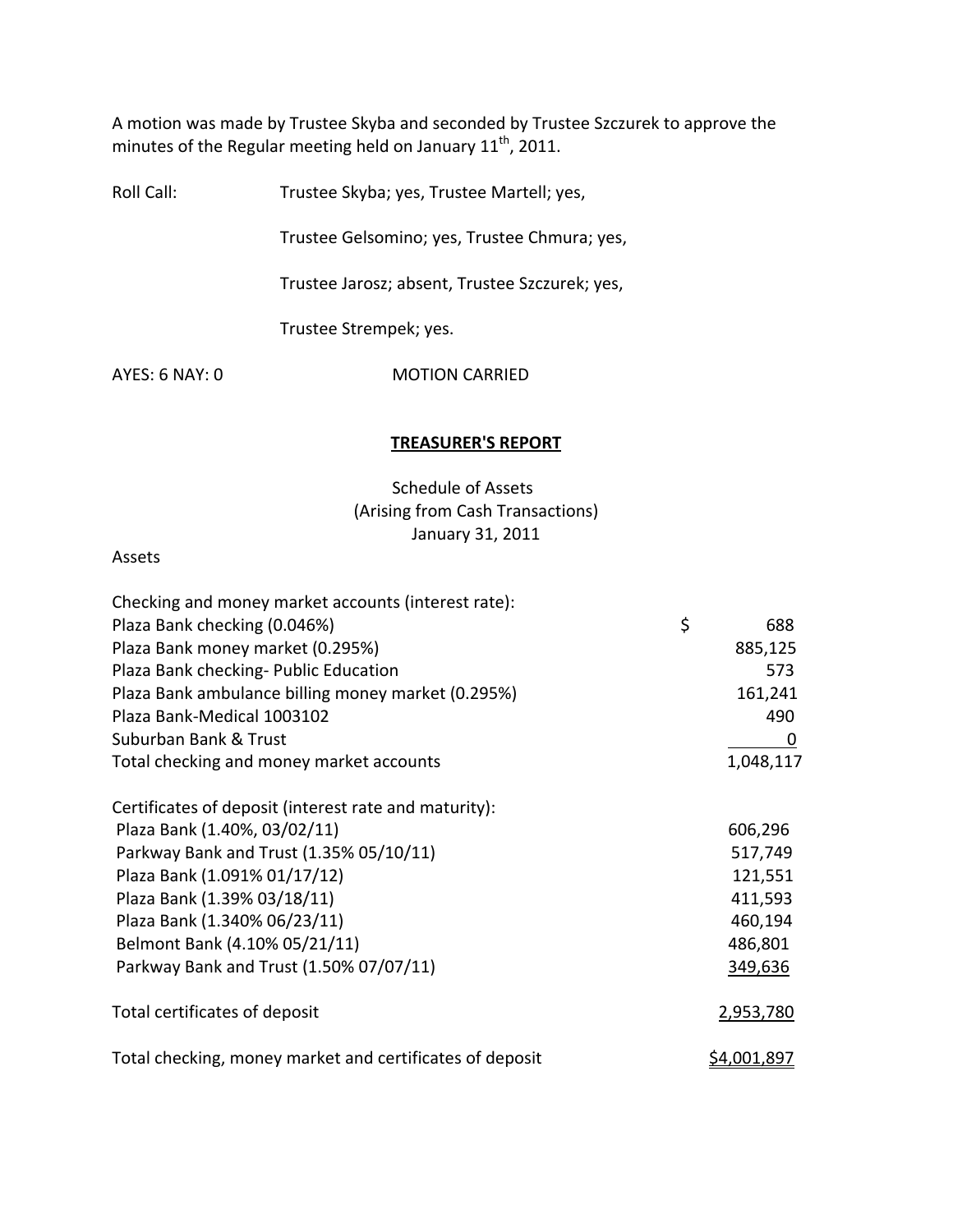Motion by Trustee Skyba, seconded by Trustee Strempek to approve the Treasurer's report as presented from the Financial Statement for January 2011**.**

Trustee Martell reported that they renewed a CD. He stated there is a lot of money to re‐price this year, we are going to continue short terms in hopes that rates go up. Disscussion.

Roll Call: Trustee Skyba; yes, Trustee Martell; yes,

Trustee Gelsomino; yes, Trustee Chmura; yes,

Trustee Jarosz; absent, Trustee Szczurek; yes,

Trustee Strempek; yes.

AYES: 6 NAY: 0 **MOTION CARRIED** 

**Chiefs Report:**

All Trustees received a copy of the alarm report.

All Trustees received a copy of the inspection report along with the list of completed inspections for this month.

Equipment was damaged due to the snow storm – Engine 102 had to be towed by Ohare towing, they were on a call for wires down in the township and the streets were very bad. They tried to maneuver back to the busy street after the call when they slid into a ditch. In the ditch was a metal pole that damaged the rear door. Sq. #110 was plowing a drive where a resident was stuck when Cmdr. Grygiel brushed against a snow pile that was solid ice, causing damage to the rear wheel well and scratching the fender. We will be scheduling these repairs as soon as the weather breaks.

We spent most of Wednesday, Thursday and Friday shoveling out hydrants. We were sending extra personnel on ambulance calls to assist in clearing a path for patient removal. We had extra personnel on duty from Tuesday evening through Thursday evening to assist in whatever was needed.

We should be getting our Engine back this week; it has been in the shop for the past 3 weeks from the accident at Oketo and Lawrence. While doing the repairs the body shop found additional frame damage underneath that extended the repair time.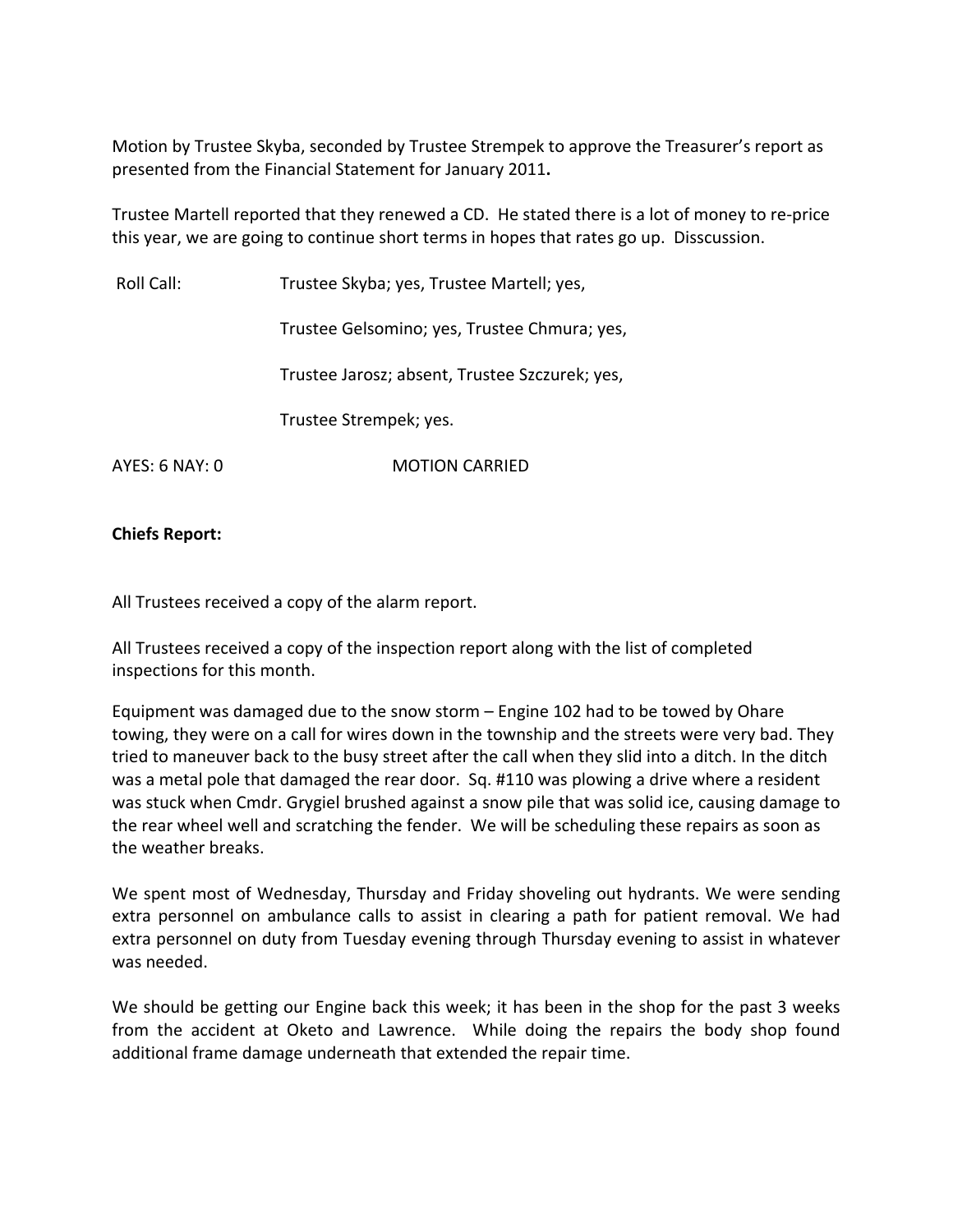Our new Ambulance should be here in 2 weeks. The trade in or sale of the 1999 Road Rescue is on the agenda. We have been offered \$8,000 for a trade in from Foster Coach and we have been offered \$9,500 from Heartland wheels. This is the broker that purchased our last ambulance. I am trying to time the sale with the removal and reinstallation of the radios. If the board approves the sale we will schedule Radco to come the end of next week and strip the radios out of the old unit. When the new unit arrives Radco will come and reinstall. We have a \$4,000 credit from Foster Coach, they will most likely cut a check to us at delivery.

We are going to switch our postage to Stamps.com. We have been using Pitney Bowes for the last several years. We feel that we will save quite a few dollars by switching. The rental and monthly fees are much cheaper and the price of supplies is much cheaper. We also will not be tied into a 3 year contract. The only downfall is you have to use the credit card to replenish your funds.

Bunker gear is on the agenda, if you remember we are purchasing 7 sets a year for three years to fully equip the shifts. We are going to use the annual IPRF grant for most of the cost. This year we have a grant for \$10,100 toward the total of \$12,675. It takes about 6‐10 weeks for delivery. We should receive the grant money in May.

We have been getting prices for flooring for the dayroom. It sounds like we need a commercial grade that would need to be glued down. There is approximately 1000 sq. ft. We have 3 different prices. Rex flooring is approx. \$5,000 for all materials and another \$4,000 if we want them to install. Olson rug is approx. \$5,500 for materials. Costco carries flooring that would be about \$4,000 but it is peel and stick. Rex has the same flooring but said it was garbage and he would not sell it to us. So it sounds like if we do the work ourselves it would be around \$5,000.

Trustees wanted to comment on what a great job everyone did during the storm.

A motion was made by Trustee Martell and seconded by Trustee Szczurek to accept the Chiefs report as presented for January 2011.

AYES: 6 NAY: 0 MOTION CARRIED

## **Presidents Report:**

Nothing to report.

## **Committee Reports:**

Finance Committee‐ Chairman Trustee Chmura stated that the Chief will look for CD rates and email the rates to the Finance Committee recommending which is the best to go with. If anyone on the Finance Committee has any questions they can call him.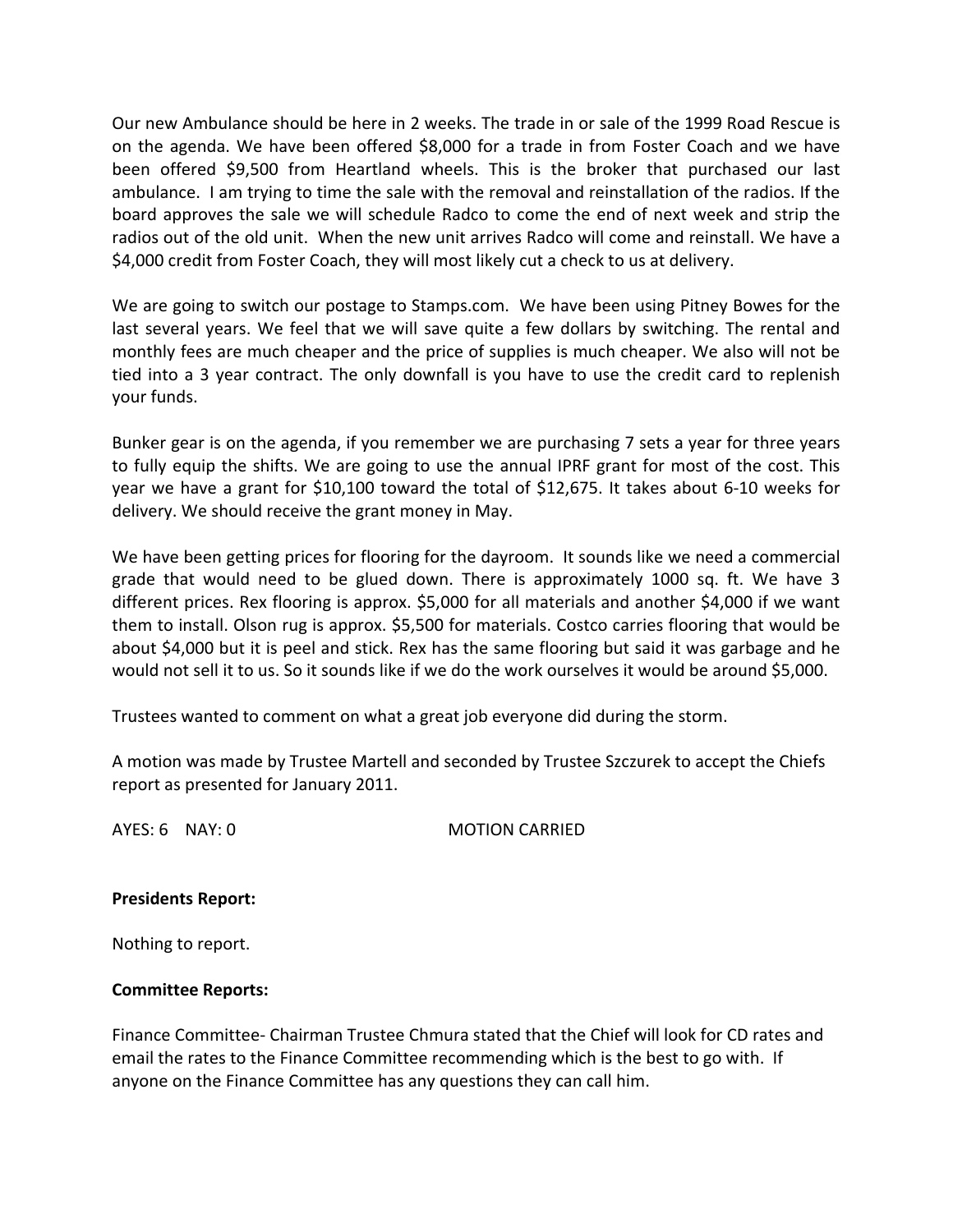Building and Equipment Committee‐ Chairman Trustee Gelsomino stated there is nothing at this time.

Technology and PR Media Committee‐ Chairman Trustee Strempek stated that he wanted to discuss putting flags on hydrants. Deputy Chief Kovalcik is putting together prices for the purchase. Discussion. Trustee Skyba is recommending a street sign that has a picture of a fire hydrant (like Park Ridge has) by the hydrant. They will look into options.

Policy Committee‐ Chairman Trustee Skyba stated there is nothing to report at this time. Trustee Szczurek stated that at the Trustee Continued Education meeting, they were discussing fitness programs and it may be something to look into.

Pension Fund- Trustee Martell reported that things are going in a good direction, still working on some reporting issues. Discussion.

## **Old Business:**

None.

## **New Business**:

Motion by Trustee Martell and seconded by Trustee Skyba to approve the purchase of 7 sets of bunker gear for \$12,635.00 from Air One Equipment of which \$10,100.00 will be paid out of the IPRF Safety Grant Award.

Roll Call: Trustee Skyba; yes, Trustee Martell; yes,

Trustee Gelsomino; yes, Trustee Chmura; yes,

Trustee Jarosz; absent, Trustee Szczurek; yes,

Trustee Strempek; yes.

AYES: 6 NAY: 0 MOTION CARRIED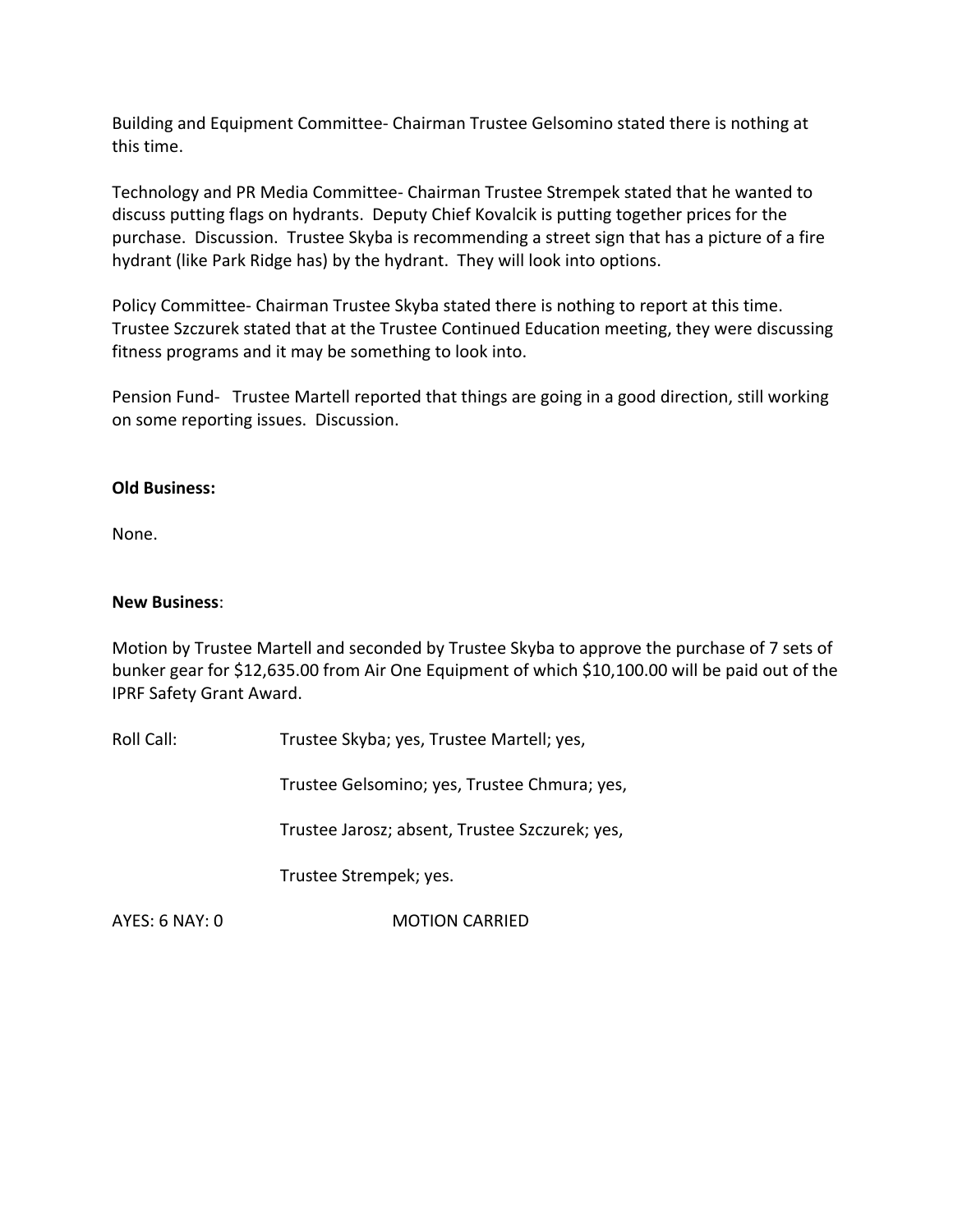Motion by Trustee Skyba and seconded by Trustee Szczurek to approve the payout of sick time buyback to the following: Joey Irsuto‐ 60 hours \$1,678.08 Steven Henmueller- 120 hours \$3,332.64 Total Buyback‐ \$5,010.72

Roll Call: Trustee Skyba; yes, Trustee Martell; yes,

Trustee Gelsomino; yes, Trustee Chmura; yes,

Trustee Jarosz; absent, Trustee Szczurek; yes,

Trustee Strempek; yes.

AYES: 6 NAY: 0 MOTION CARRIED

Motion by Trustee Skyba and seconded by Trustee Strempek to approve and adopt Resolution #11-1, A Resolution authorizing the sale of surplus vehicles.

Roll Call: Trustee Skyba; yes, Trustee Martell; yes,

Trustee Gelsomino; yes, Trustee Chmura; yes,

Trustee Jarosz; absent, Trustee Szczurek; yes,

Trustee Strempek; yes.

AYES: 6 NAY: 0 **MOTION CARRIED** 

Motion by Trustee Martell and seconded by Trustee Skyba to approve the sale/trade of the 1999 International Road Rescue Ambulance at a minimum sale price of \$8,000.00.

Roll Call: Trustee Skyba; yes, Trustee Martell; yes,

Trustee Gelsomino; yes, Trustee Chmura; yes,

Trustee Jarosz; absent, Trustee Szczurek; yes,

Trustee Strempek; yes.

AYES: 6 NAY: 0 MOTION CARRIED